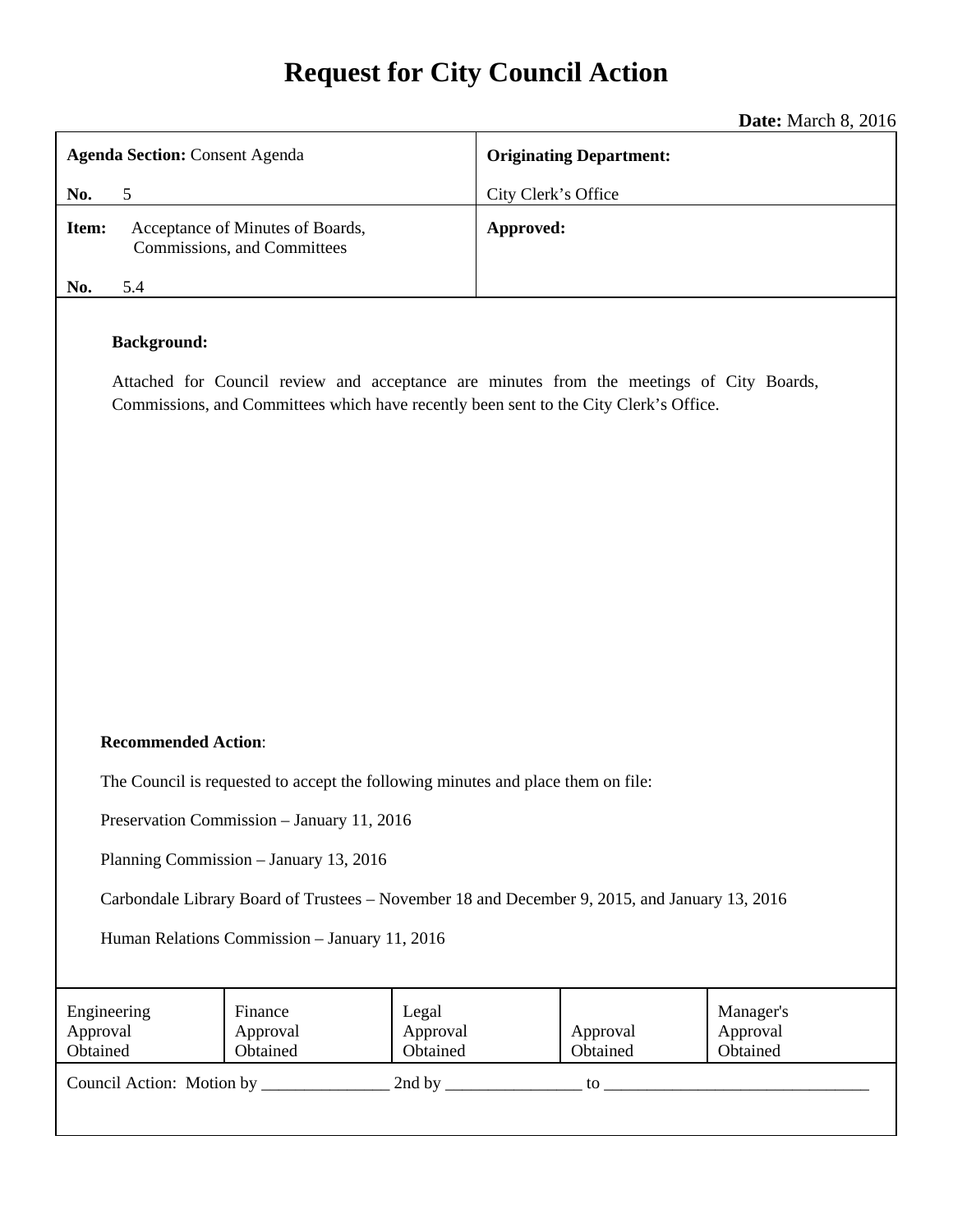

1. **Roll Call:** Mr. Parkinson called the meeting to order at 7:00 p.m.

**Members Present:** Doherty, Ittner, Sigler, Parkinson, Van Awken, Clark, Comparato and Benedict

**Members Absent:** none

**Staff Present:** Sergeev

**Guests:** Lee Fronabarger

2. **Approval of Minutes:** Ms. Ittner moved with noted changes, seconded by Mr. Sigler, to approve the minutes of November 16, 2015.

The motion to approve the minutes passed with a unanimous voice vote.

#### 3. **Communication and Reports:**

a) Educational and Technical Assistance Committee

Ms. Ittner reported that staff has copied a set of pictures from Rip Stokes that was given to SIU Alumni Association. The photos document the 1969 fire which destroyed Main Building on SIU Campus. A copy of the pictures is available in the Planning Services Office.

b) Nomination and Hardship Committee

Nothing to Review

c) Work Plan Committee

Nothing to Review

d) Certificate of Appropriateness Committee

Nothing to Review

e) Downtown Advisory Committee Report

Mr. Sigler stated that the Downtown Advisory Committee has recessed for the holidays and would be meeting again February 10. The plan will be finalized in March.

Mr. Van Awken reported that he attended the last meeting and is pleased to report that the site of Bayless Field has been designated as a park space in the Downtown Master Plan. Mr. Van Awken would like to see the park be designated as a historical park.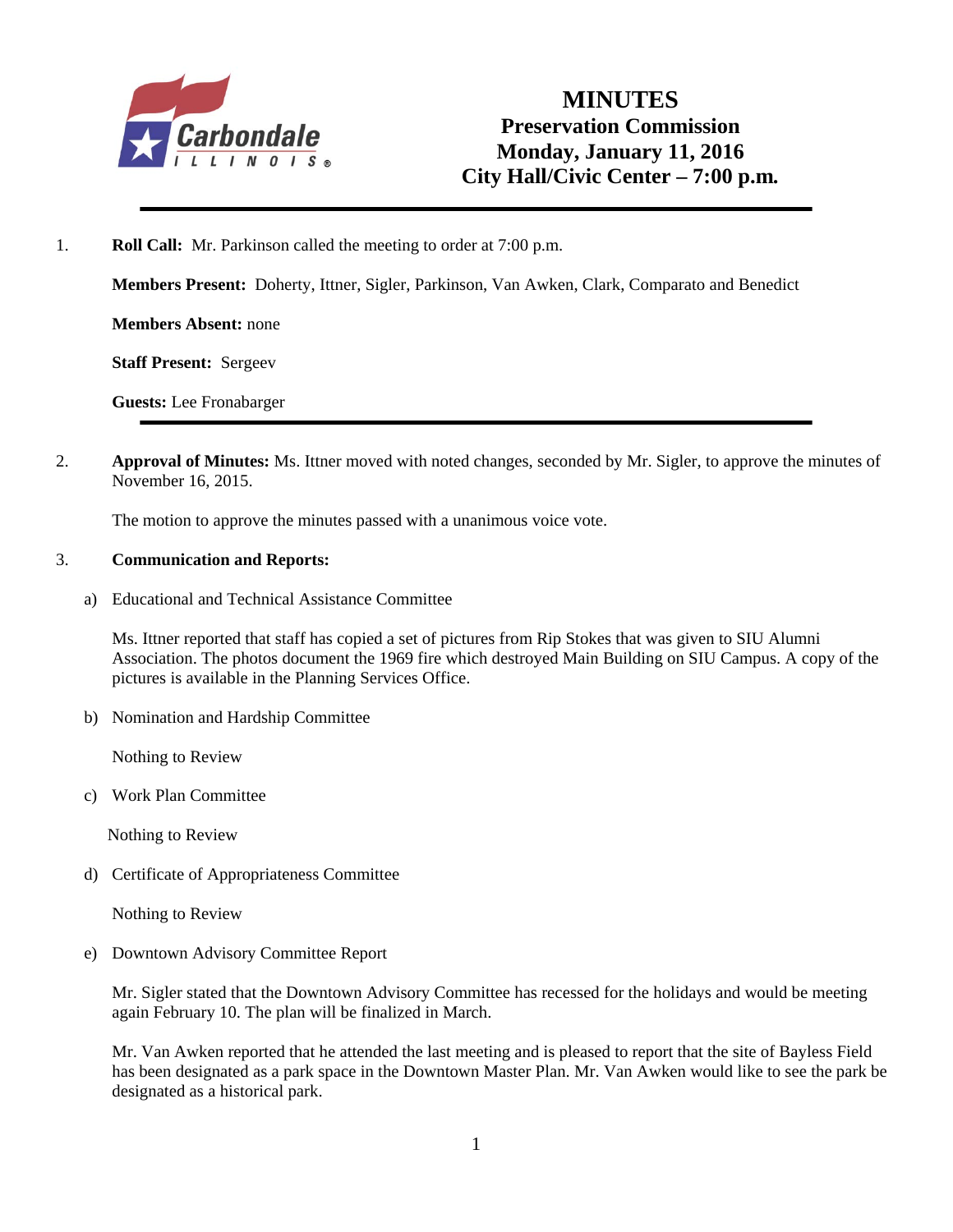#### 4. **Old Business:**

a) Discussion of Founder's Day Celebration 2016 (21:43)

Mr. Parkinson began the discussion by requesting a plan for responsibilities and deadlines to insure a successful event.

Ms. Ittner reported that Polly Winkler Mitchell will have her paper cuttings and will be displaying three new paper cuttings for the event. Ms. Mitchell will have between six to eight cuttings. The Mitchells will likely be dressed in period costumes. Mr. Mitchell is planning to bring a toy horse he brought to the past Carbondale Remembered event. The horse was produced in a factory on the northwest part of Carbondale, near Oak lawn Cemetery. The factory has been closed and the toys are no longer produced.

Councilman Fronabarger said that he is in the stages of finalizing the scripts for the speakers. He has also decided on a slide presentation showing the current lots and the past lots. The presentation will also include pictures of founders and the marker at Woodlawn Cemetery. He has given the recipes of the desserts to local bakeries. Councilman Fronabarger would like two individuals to stand at the door in period costumes.

Ms. Ittner discussed the individuals who participated in the Woodlawn event which they had people in period dress. Ms. Ittner recommended talking to the SIU theater department for costumes and actors for the program.

Ms. Ittner will speak to Bookworm about making bookmarks with a list of books on Southern Illinois to be distributed during the celebration.

Councilman Fronabarger discussed the order of events for the celebration. He recommended having a table for the Preservation Commission to display past Historic Preservation Award winners.

Mr. Van Awken volunteered to play music during the celebration.

Ms. Sergeev informed the Commission that the event has been advertised in the Communique and Neighborhood Notification. Currently there are four RSVPs for the event. The City will continue to promote the event.

### 5. **New Business:**

### 6. **Comments by the Public, Commission Members or Staff:**

Ms. Ittner reported the Neighborhood Alliance meeting will be on January 23, 2016.

Ms. Sergeev notified the Commission that PC 16-04 was approved.

Ms. Sergeev notified the Commission of PC 16-09 because there are historic landmarks which could be affected.

### 7. **Adjournment:**

Mr. Parkinson adjourned the meeting at 7:45 p.m.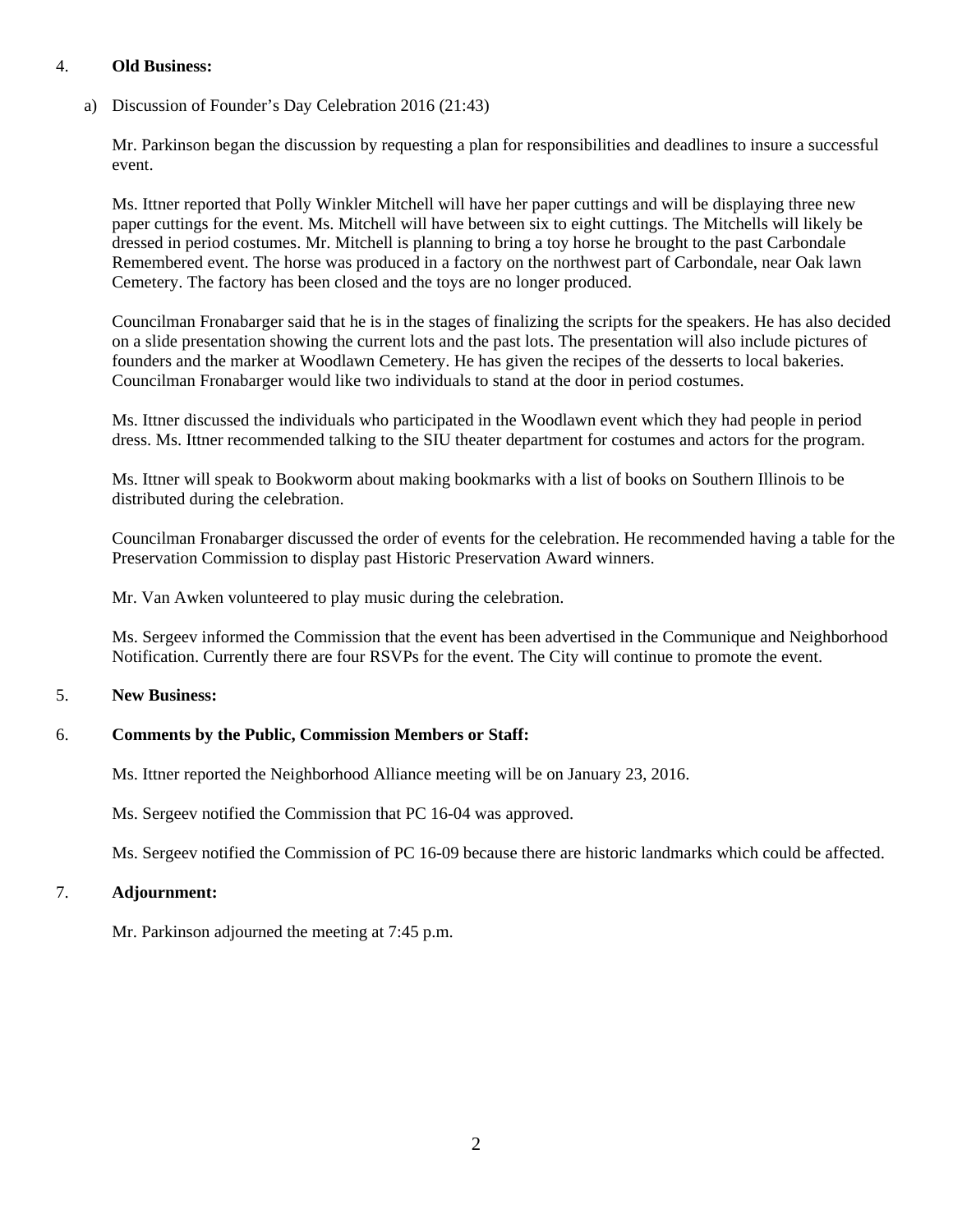

# **MINUTES**

# **Carbondale Planning Commission Wednesday, January 13, 2016 Room 108, 6:00 p.m. City Hall/Civic Center**

Mr. LeBeau called the meeting to order at 6:00 p.m.

**Members Present:** LeBeau, Sheffer, Anz, Field, Love, Litecky, and Bradshaw (ex-officio)

\_\_\_\_\_\_\_\_\_\_\_\_\_\_\_\_\_\_\_\_\_\_\_\_\_\_\_\_\_\_\_\_\_\_\_\_\_\_\_\_\_\_\_\_\_\_\_\_\_\_\_\_\_\_\_\_\_\_\_\_\_\_\_\_\_\_\_\_\_\_\_\_\_\_\_\_\_\_

**Members Absent:** Barke, Schachel and, Lilly

**Staff Present:** Taylor and Sergeev

### **1. Approval of Minutes:**

Mr. Sheffer moved, seconded by Mr. Love, to approve the minutes for December 09, 2015.

The motion to approve the minutes passed with a unanimous voice vote.

Mr. Anz asked that Agenda Item 6 be considered immediately following the approval of minutes.

With no dissent Agenda Item 6 was moved.

### **2.** Old Business

**A.** Election of Officers for 2016.

There was a general discussion about commission members and nominations for 2016.

Mr. Sheffer moved, seconded by Ms. Field, to nominate Mr. LeBeau as Chair, Mr. Anz as Vice Chair and Ms. Litecky as  $2^{nd}$  Vice Chair for the 2016 Planning Commission.

The motion was approved with a unanimous voice vote.

### **3. Report of Officers, Committees, Communications**

There were none

#### **4. Citizen Comments or Questions**

There were none

### **5. Report of Officers, Committees, Communications**

There were none

**6. Public Hearings PC 16-08** - Shelton's Towing & Recovery, LLC is requesting a Special Use Permit for an auto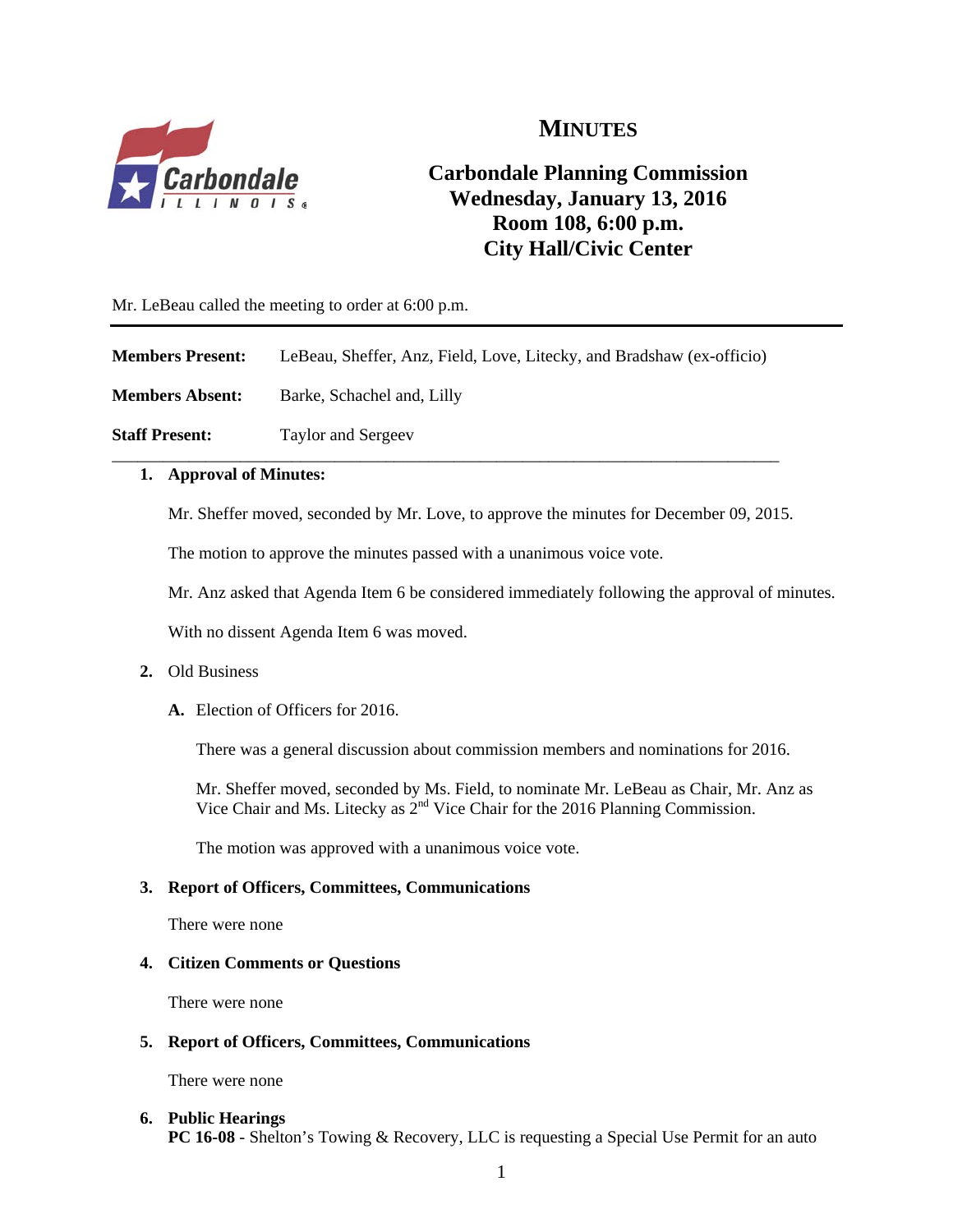storage yard within a GI, General Industrial, zoning district for property located at 401 West Industrial Park Road.

Mr. LeBeau declared Public Hearing PC 16-08 open at 6:04 p.m. and asked Mr. Taylor to read the legal notice.

Mr. Taylor, Planner for the City of Carbondale, read the legal notice. Mr. Taylor also read a letter from Randy Germeraad, Executive Chairman of Springfield Electric, of opposition into the record.

Mr. LeBeau asked Mr. Taylor to present the staff report.

Mr. Taylor, Planner for the City of Carbondale, was sworn in and read parts A and B of the staff report.

Mr. LeBeau asked if there were any questions from Commission to staff.

There were none.

Mr. LeBeau asked if the applicant was present and would like to speak.

Matt Shelton, owner of Shelton's Towing & Recovery, LLC., came forward to present his case.

Mr. Sheffer asked about how long a vehicle stays in the lot at one time.

Mr. Shelton replied that the longest he has held a vehicle was about 4 months.

Mr. Sheffer asked if there has been any problem with anyone trying to get in the current lot to retrieve a vehicle.

Mr. Shelton replied that he has not had any problem, that the lot is surrounded by a 6 foot fence with 3 strands of barbwire around the top and a locked gate at the entrance.

Ms. Litecky wanted verification that the business is just moving next door to the current business.

Mr. Shelton replied yes so that he can stop renting and run his business on property that he has purchased.

Mr. LeBeau asked how much noise would be associated with the operation of the business.

Mr. Shelton replied that there is minimal noise for short periods of time when the tow truck is dropping off a vehicle.

Mr. LeBeau asked if anyone would like to speak in favor of the application.

There were none

Mr. LeBeau asked if anyone would like to speak in opposition of the application.

There were none.

Mr. LeBeau asked Mr. Taylor to complete the staff report.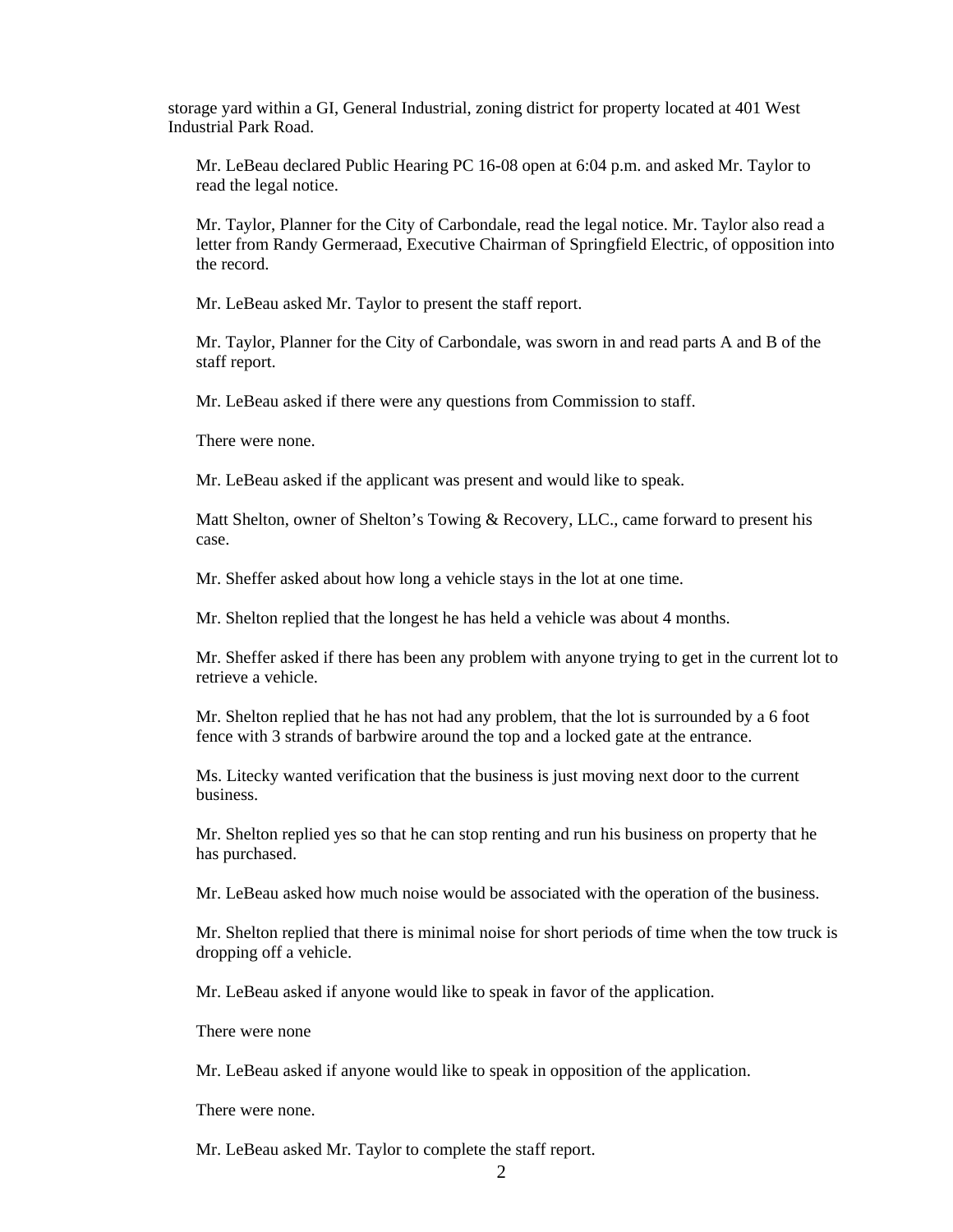Mr. Taylor read parts C and D of the staff report, with a recommendation to approve PC 16- 08.

Mr. LeBeau asked if there were any questions for staff.

There were none.

Mr. LeBeau asked if there were any questions from anyone to anyone.

There were none.

Mr. LeBeau declared Public Hearing PC 16-08 closed at 6:17 p.m.

Mr. Sheffer moved, seconded by Mr. Love, that the Commission accept as findings of fact parts C and D of the staff report for PC 16-08, the applicant spoke in favor and there was one letter read into the record in opposition.

Mr. Sheffer moved, seconded by Ms. Litecky, that all 7 criteria be accepted as one.

The motion passed on a unanimous voice vote.

Mr. Sheffer moved, seconded by Mr. Love, that all 7 criteria have been met.

Roll Call Vote: Yes – 6 (LeBeau, Sheffer, Anz, Field, Love, Litecky)  $No - 0$ 

Ms. Sheffer moved, seconded by Mr. Love, that the Planning Commission recommend to City Council, approval of PC 16-08.

Roll Call Vote: Yes – 6 (LeBeau, Sheffer, Anz, Field, Love, Litecky)  $No - 0$ 

Mr. Taylor announced that the motion to approve PC 16-08 passed and will be on the City Council Agenda for January 26, 2016.

**PC 16-09** - The City of Carbondale is requesting a text amendment relative to the sale of private vehicles and recreational equipment on commercial property.

Mr. LeBeau declared Public Hearing PC 16-09 open at 6:20 p.m. and asked Mr. Taylor to read the legal notice.

Mr. Taylor, Planner for the City of Carbondale, read the legal notice.

Mr. LeBeau asked Ms. Sergeev to present the staff report.

Ms. Sergeev was sworn in and read part A of the staff report.

Mr. LeBeau asked if there were any questions from Commission to staff.

There were none.

Mr. LeBeau asked if anyone would like to speak in favor of the application.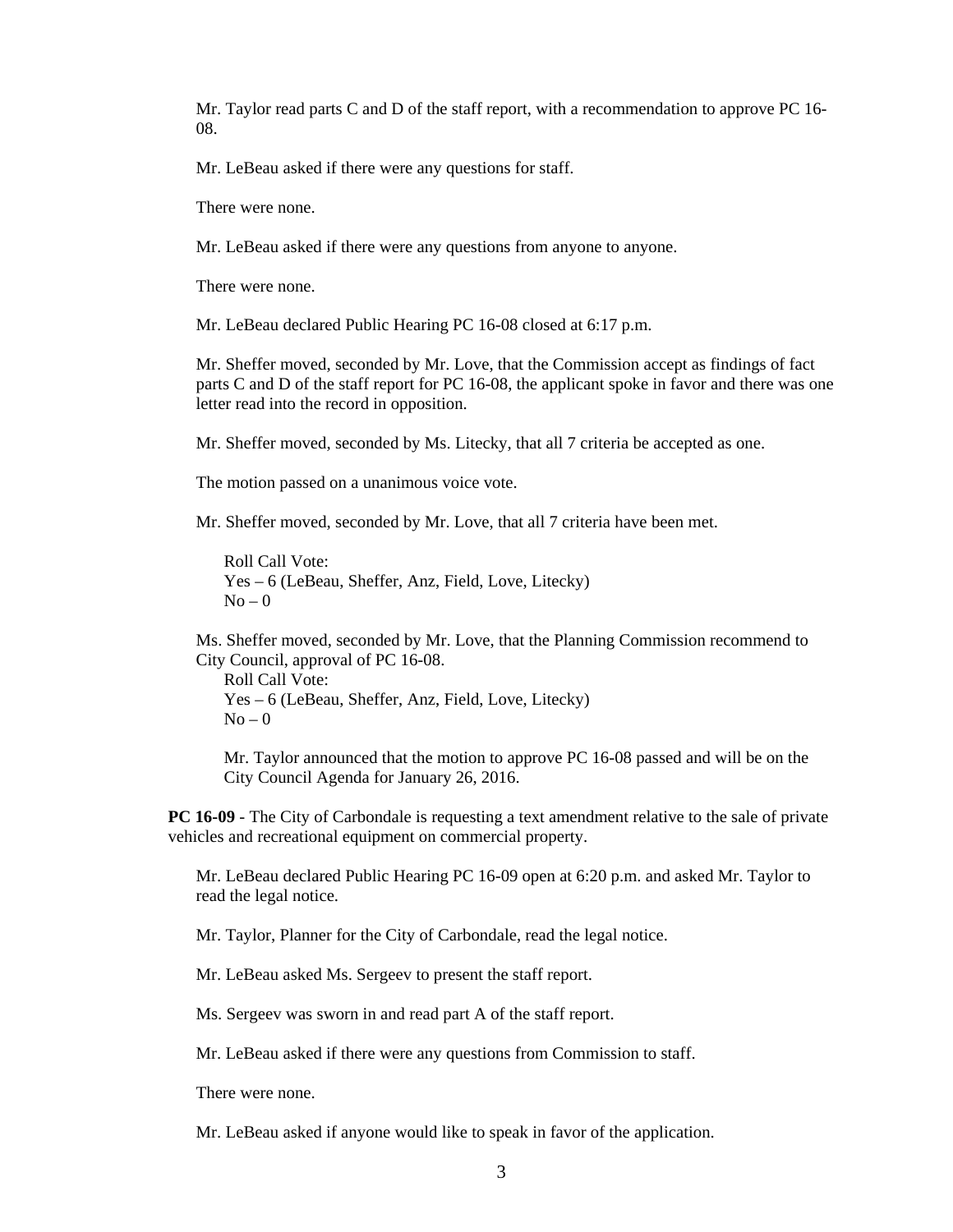There were none.

Mr. LeBeau asked if anyone would like to speak in opposition of the application.

There were none.

Mr. LeBeau asked Ms. Sergeev to complete the staff report.

Ms. Sergeev read parts B & C of the staff report, with staff recommendation of denial PC 16-09.

Should the Planning Commission choose to recommend approval of the text amendment, staff recommends it be approved as presented in Exhibit B: Staff's Recommended Text Amendment.

Mr. LeBeau asked if there were any questions for staff.

There were none.

Mr. LeBeau asked if there were any questions from anyone to anyone.

There were none.

Mr. LeBeau declared Public Hearing PC 16-09 closed at 6:38 p.m.

Mr. Love moved, seconded by Ms. Lilly, that the Commission accept as findings of fact part A of the staff report for PC 16-09, no one spoke in favor or opposition.

The motion passed on a unanimous voice vote.

Mr. Love moved, seconded by Mr. Sheffer, that the Planning Commission recommend to City Council, approval of the text amendment with the language as presented by staff in Exhibit B PC 16-09.

Roll Call Vote: Yes – 3 (Sheffer, Anz, Love) No – 3 (LeBeau, Field, Litecky)

Mr. Taylor announced that the motion to approve PC 16-09 resulted in a tie and will be on the City Council Agenda for January 26, 2016

#### **7. New Business**

**A.** City Council Agendas from December 22, 2015

Ms. Bradshaw reviewed the City Council meetings, related to Planning.

#### **8. Adjournment**

Mr. LeBeau adjourned the meeting at 6:44 p.m.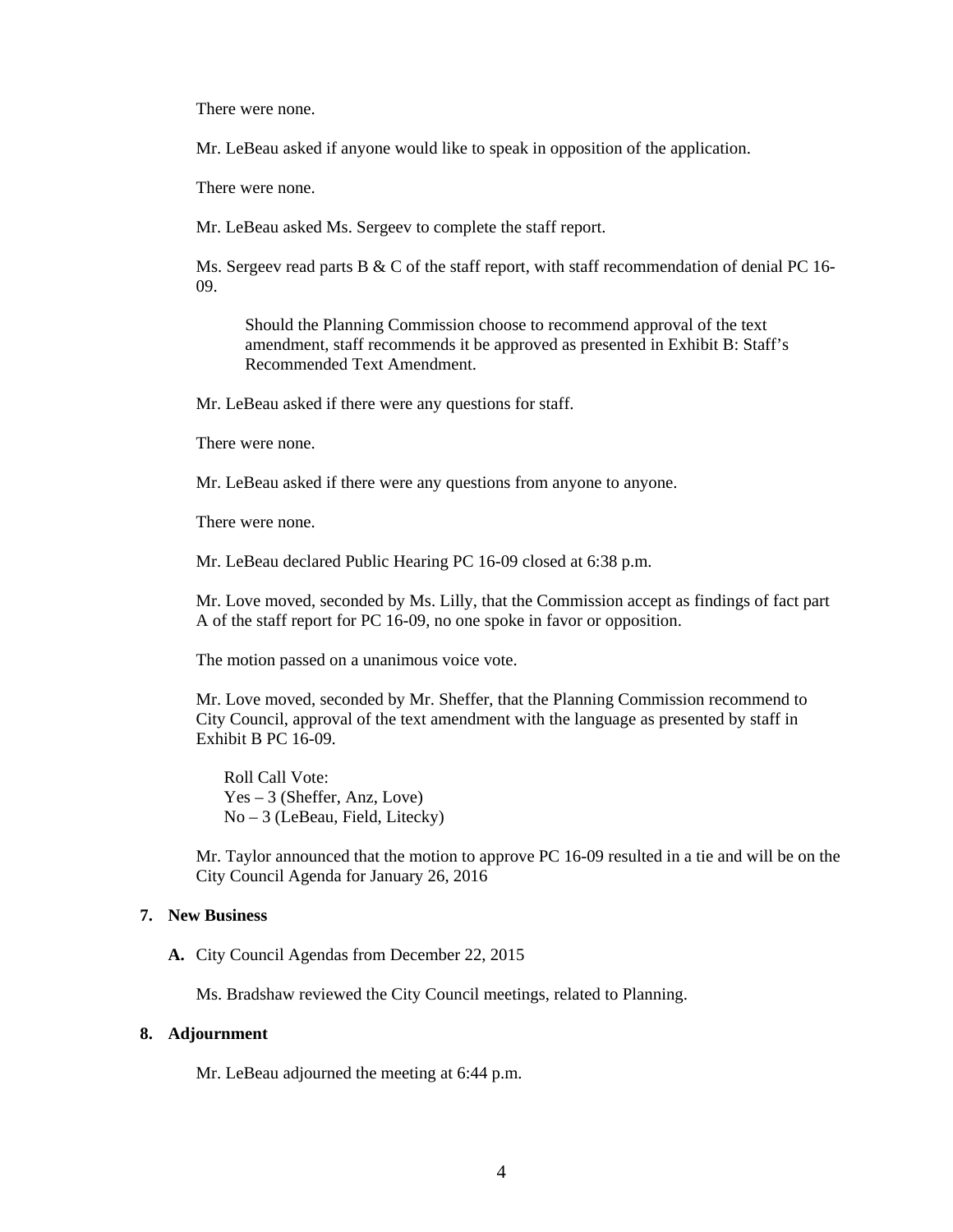# **Carbondale Public Library Board of Trustees**

Wednesday, November 18, 2015 Meeting Room 4:30 p.m. 405 West Main St.

# **MINUTES**

# **Call to order.**

# **Roll call.**

Introductions, audience and visitors. Visitors are asked to introduce themselves at this time and present any issues they wish to discuss. Visitors wishing to address specific agenda items will be granted two to five minutes at the discretion of the President, not to exceed a total of twenty minutes. The Library Board may cut short any comments that are irrelevant, repetitious, or disruptive. (Id. at 1425-26).

# **Present.**

Philip Brown, President Barbara Levine, Vice President (1) Joyce Hayes, Secretary Julian Pei (3) (1 of 3 absences excused by Board President in accordance with by-laws.) Roland Person (2) Don Prosser, Treasurer (2) Susan Tulis Harriet Simon (1) (1 of 1 absences excused by Board President in accordance with by-laws.)

# **Absent.**

Sharifa Stewart (2)

The number following the Trustee's name indicates the number of absences this fiscal year.

# **Staff present.**

Diana Brawley Sussman, Library Director Gwen Hall Grosshenrich, Finance Manager

**Visitors present.**  Three students.

**President's report.**  None.

# **Secretary's report.**

1. Approval of the October 14, 2015 minutes. Susan Tulis made a motion to approve minutes. Roland Person seconded. MOTION passed unanimously.

# **Correspondence and communications.**

Signed revised LIMRiCC agreement.

# **Financial report.**

1. Approval of bills payable up to and including bills due November 16, 2015 to December 15, 2015. Joyce Hayes made a motion to pay bills. Harriet Simon seconded. MOTION passed unanimously.

2. Public Hearing/levy review.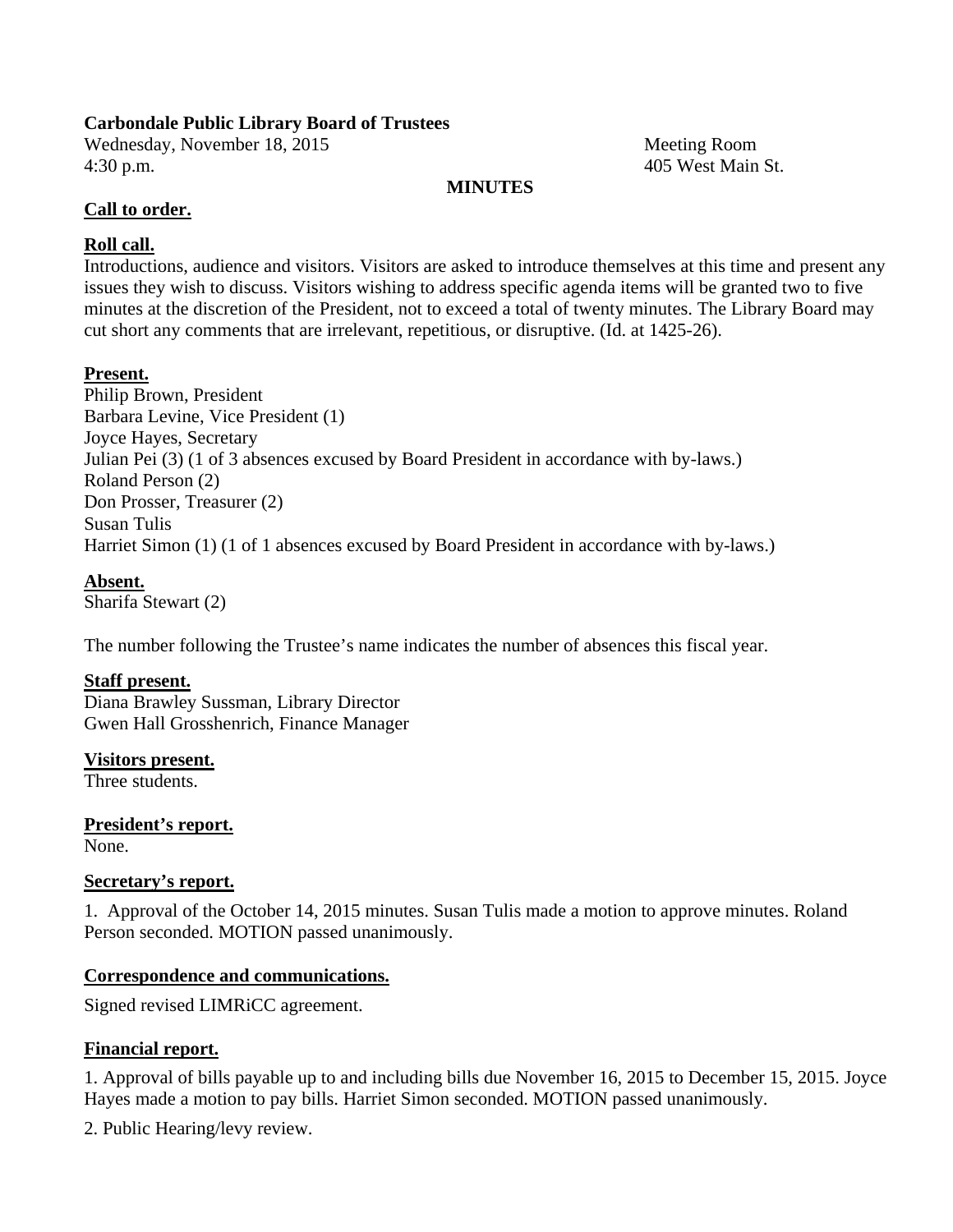3. Acceptance of the financial report for October 2015. The first payment of property taxes has arrived. Roland Person moved to approve the financial report. Philip Brown seconded. MOTION passed unanimously.

# **Librarian's report.**

1. Building and grounds maintenance and construction. Reviewed Capital Needs Assessment Survey submitted to the Illinois State Library. Discussed the fact that asbestos abatement and full renovation of the Brush building, according to rough verbal estimates, could cost around \$800,000.

2. Per Capita Grant requirement: Standards Chapter Review.

— Library staff will review and report on progress in meeting Chapter 5, "Technology," of Serving Our Public 3.0: Standards for Illinois Public Libraries, 2014. Reviewed the chapter. The vast majority of standards are fully met. We are working on improving our bandwidth and speed in compliance with the erate process, which only allows for contract changes within the e-rate window. While our wait time for computers is compliant, we would prefer to reduce or eliminate the wait time. Space is the primary limiting factor for adding more computers. The Edge Assessment will allow us to further measure our technology services.

3. Review/Revise Internet policies. Tabled.

4. Other. Discussed potential uses for per capita funds, including employment of a social worker, as the intern program is providing excellent customer service, filling an important information need. While some trustees felt this program deserves library funding, others were uncertain about using the library's per capita money in this way, as this is a new, and perhaps secondary service, while there are other primary library services deserving of support. Overall, they are not averse to supporting the library's social work program, perhaps by matching funds from a grant, service partner, or other revenue source.

# **Committee reports.**

1. Approval of October 28, 2015 Finance Committee minutes. Don Prosser moved to approve minutes. Roland Person seconded. MOTION passed unanimously.

# **Unfinished business.**

# **New business.**

1. Patron conduct. Discussed conduct of a patron who was banned for behavior on 11/2/15. Don Prosser made a motion to lift the ban until and unless the patron creates further disturbance. Susan Tulis seconded. MOTION passed unanimously.

# **Other.**

# **Adjournment.**

Adjourned at 5:30 p.m.

Next Board Meetings for 2015 (all in Public Library meeting room, 4:30 p.m.): December 9.

# **Respectfully submitted:**

Joyce Hayes, Secretary

**Prepared by:** Diana Brawley Sussman, Library Director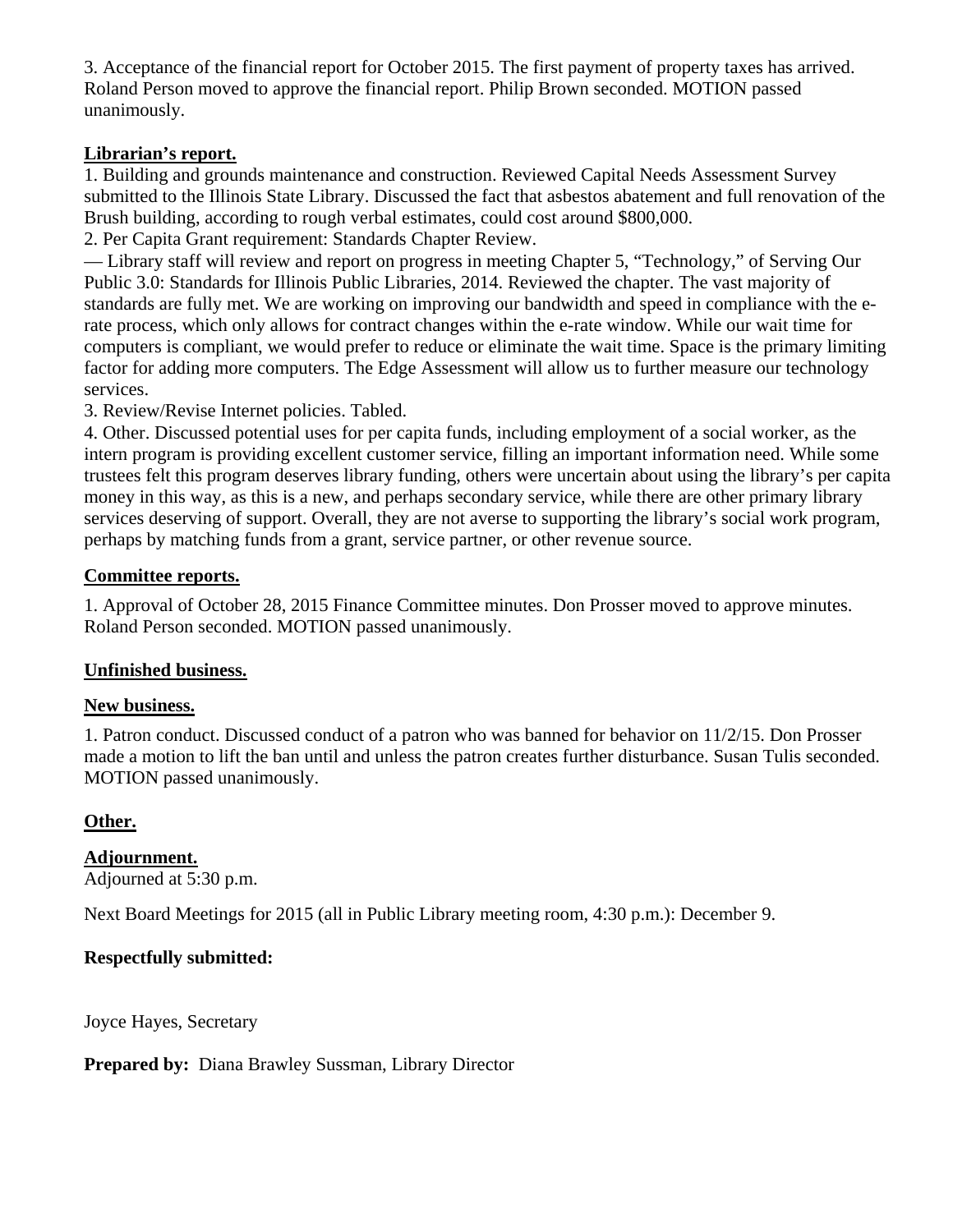# **Carbondale Public Library Board of Trustees**

Wednesday, December 9, 2015 Meeting Room 4:30 p.m. 405 West Main St.

# **MINUTES**

# **Call to order.**

# **Roll call.**

Introductions, audience and visitors. Visitors are asked to introduce themselves at this time and present any issues they wish to discuss. Visitors wishing to address specific agenda items will be granted two to five minutes at the discretion of the President, not to exceed a total of twenty minutes. The Library Board may cut short any comments that are irrelevant, repetitious, or disruptive. (Id. at 1425-26).

# **Present.**

Barbara Levine, Vice President (1) Joyce Hayes, Secretary Julian Pei (3) (1 of 3 absences excused by Board President in accordance with by-laws.) Roland Person (2) Don Prosser, Treasurer (2) Sharifa Stewart (2) Susan Tulis Harriet Simon (1) (1 of 1 absences excused by Board President in accordance with by-laws.)

# **Absent.**

Philip Brown, President (1) The number following the Trustee's name indicates the number of absences this fiscal year.

# **Staff present.**

Diana Brawley Sussman, Library Director Gwen Hall Grosshenrich, Finance Manager

# **Visitors present.**

None.

**President's report.** 

None.

# **Secretary's report.**

1. Approval of the November 18, 2015 minutes. (Clarification needed.)

# **Correspondence and communications.**

None.

# **Financial report.**

1. Approval of bills payable up to and including bills due December 16, 2015 to January 15, 2016. Noted that the LIMRiCC health insurance bills were estimated, as none were received in November or December. Discussed e-rate Category 2 purchases. Discussed accounts receivable.

Roland Person moved to pay bills. Joyce Hayes seconded. MOTION passed unanimously.

2. Reviewed of annual audit.

3. Transfer of FY15 savings to reserves. Tabled.

4. Acceptance of the financial report for November 2015. Julian Pei moved to accept the financial report. Roland Person seconded.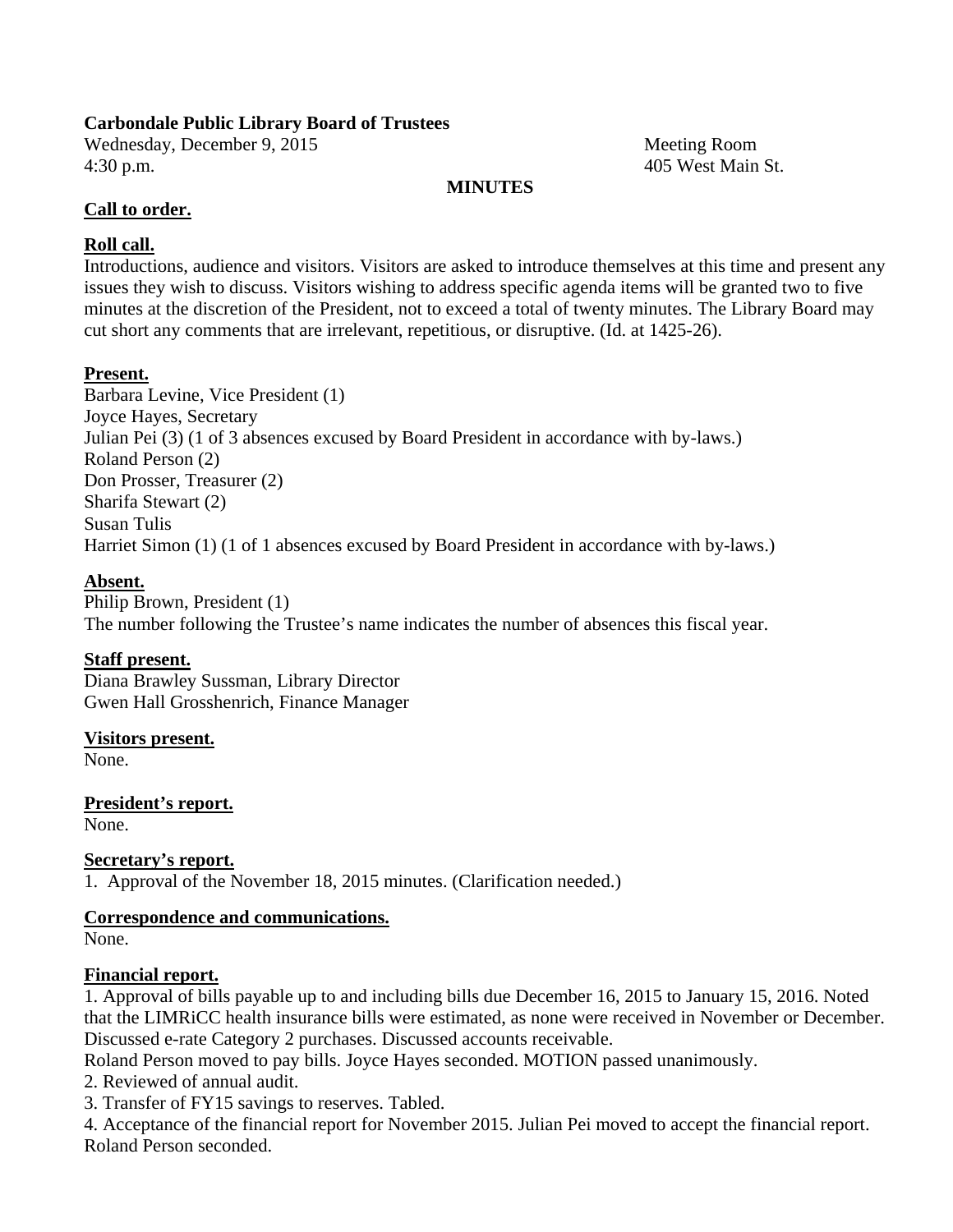# **Librarian's report.**

1. Building and grounds maintenance. Concrete work is finished around the north and northwest sides of the building. New doors will hopefully be installed this week so that the north entryway doors will match the south entryway. We are working on getting estimates for siding to alleviate water leakage through the south wall of the Brush annex building.

2. Review and acceptance of dates closed for 2016. Roland Person moved to accept the dates closed and board meeting dates for 2016 (with correction of typo). Susan Tulis seconded. MOTION passed unanimously.

3. Review and acceptance of board meeting dates for 2016. Roland Person moved to accept the dates closed and board meeting dates for 2016 (with correction of typo). Susan Tulis seconded. MOTION passed unanimously.

4. Review and acceptance of investment policy. Roland Person moved to approve the investment policy. Don Prosser seconded. Discussed investment options and limitations. Julian noted that Carbondale Community Arts seems to have a great investment strategy. Don Prosser noted that the library does not have an endowment, or any significant reserves that it does not need to readily access. MOTION passed unanimously.

5. Review of executive session minutes. Roland Person moves to keep executive session minutes closed. Susan Tulis seconded. Don Prosser motioned to release May 9, 1990 minutes. Roland Person accepted the amended motion. MOTION passed unanimously.

6. Review of levy hearing. City Council levy meeting reviewed.

7. Per Capita requirement: Edge Assessment. Reviewed Edge Assessment, an evaluation tool provided by the Illinois State Library to help libraries evaluate the technology programs and services they provide to the public, and to determine their technology needs. The library clearly needs to improve its bandwidth and will do so in the coming year within the e-rate contractual window. Overall, we scored well in our co-hort group of medium sized public libraries. The board and Director discussed the context of the assessment and what would be done with the information in the coming year.

8. Other. Discussed the Sparrow Coalition's efforts and Dona Reese's class presentation of their local homelessness study.

# **Committee reports.**

None.

# **Unfinished business.**

None.

# **New business.**

None.

# **Other.**

Sharifa Stewart complimented the children's poetry program and the children's poetry. The program was done in partnership with Saluki Writers (volunteer Creative Writing MFA students).

# **Adjournment.**

Adjourned at 5:37 p.m.

Next Board Meetings for 2016 (all in Public Library meeting room, 4:30 p.m., second Wednesday of each month): January 13; February 10; March 9; April 13, May 11; June 8; July 13; August 10; September 14; October 12; November 9; December 14.

# **Respectfully submitted:**

Joyce Hayes, Secretary **Prepared by:** Diana Brawley Sussman, Library Director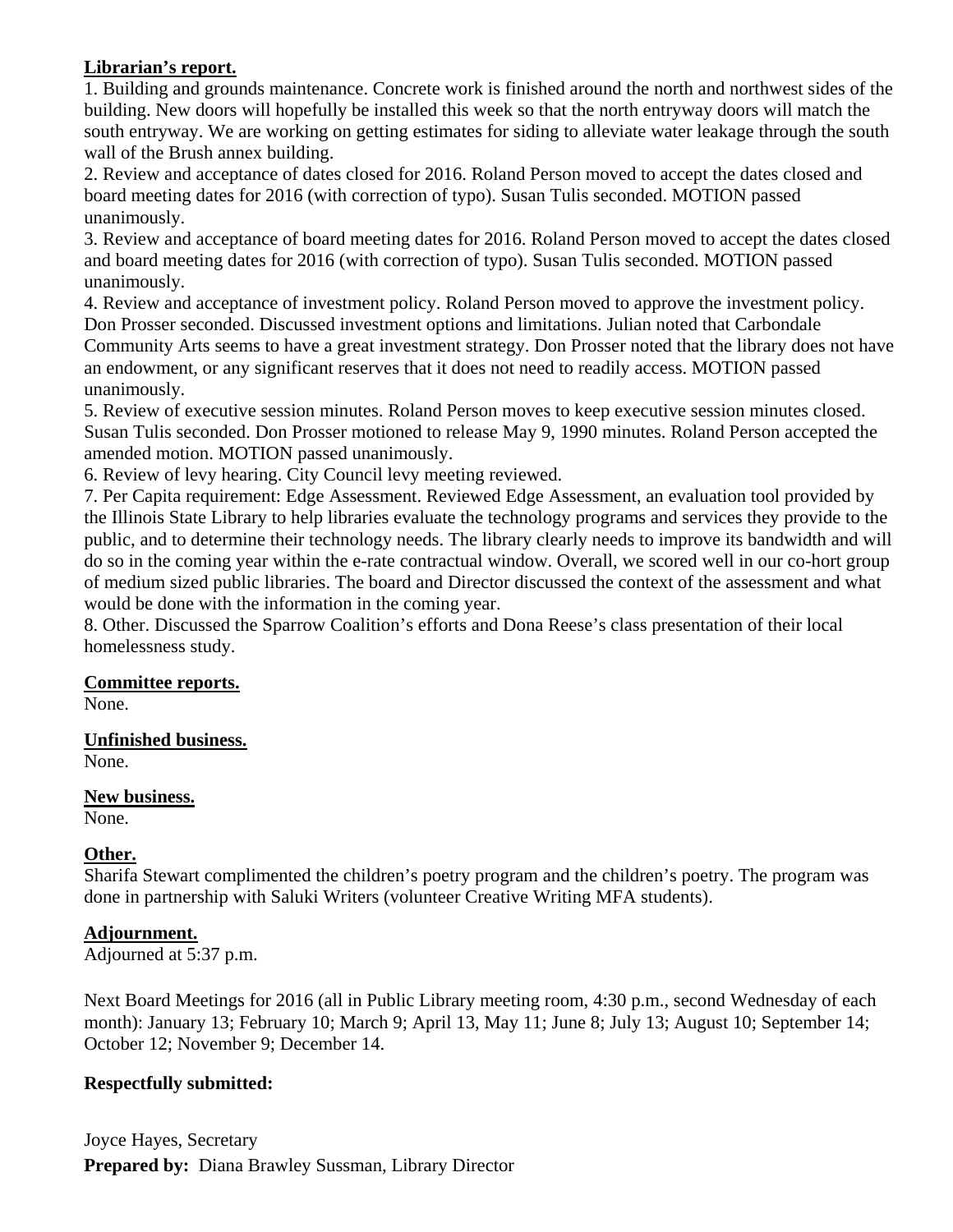# **Carbondale Public Library Board of Trustees**

Wednesday, January 13, 2016 Meeting Room 4:30 p.m. 405 West Main St.

# **MINUTES**

# **Call to order.**

# **Roll call.**

Introductions, audience and visitors. Visitors are asked to introduce themselves at this time and present any issues they wish to discuss. Visitors wishing to address specific agenda items will be granted two to five minutes at the discretion of the President, not to exceed a total of twenty minutes. The Library Board may cut short any comments that are irrelevant, repetitious, or disruptive. (Id. at 1425-26).

# **Present.**

Philip Brown, President (1) Joyce Hayes, Secretary Julian Pei (3) (1 of 3 absences excused by Board President in accordance with by-laws.) Roland Person (2) Don Prosser, Treasurer (2) Sharifa Stewart (2) Susan Tulis Harriet Simon (1) (1 of 1 absences excused by Board President in accordance with by-laws.)

# **Absent.**

The number following the Trustee's name indicates the number of absences this fiscal year. Barbara Levine, Vice President (2)

# **Staff present.**

Diana Brawley Sussman, Library Director Gwen Hall Grosshenrich, Finance Manager

# **Visitors present.**

Two students.

**President's report.** 

None.

# **Secretary's report.**

1. Roland Person moved to approve both November 11, 2015 and December 9, 2015 minutes. Harriet seconds. MOTION passed unanimously.

# **Correspondence and communications.**

The Director shared email correspondence from the Dongola Public Library Director who said she'd been reading about the social worker and other programs and congratulates us on a wonderful job. She wrote, "I am so glad you are trying new things as an example of what may work for the rest of us sometime." The CPL Director noted that the social work program had brought the library a lot of good will, and thanked the CPL board for their support of cutting edge library programs. It's good to know that our services may empower other libraries in the region to try new things.

# **Financial report.**

1. Approval of bills payable up to and including bills due January 16, 2015 to February 15, 2016. Gwen Hall reported that maintenance work, reference databases and insurance were among our larger bills this month.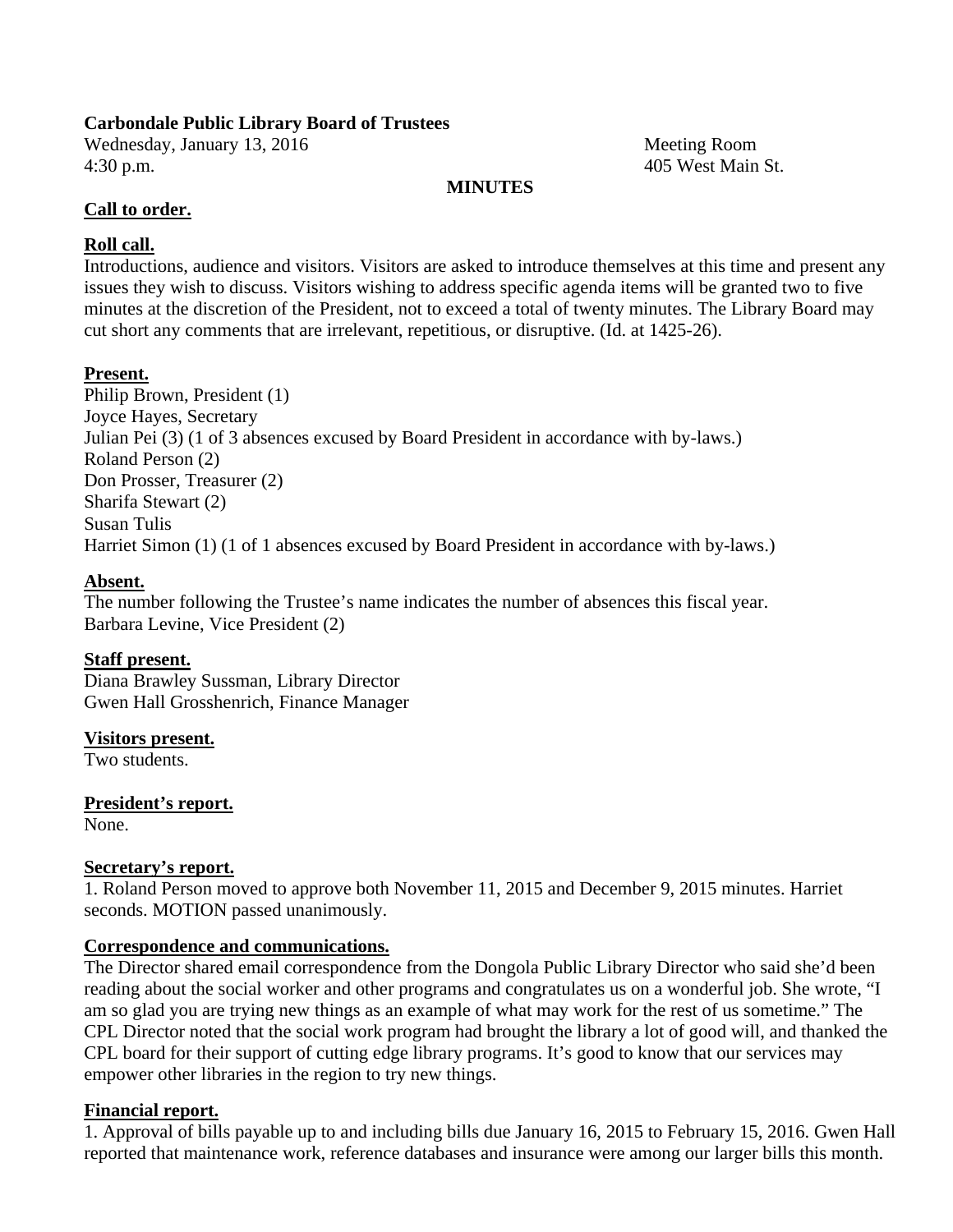We received a replacement tax disbursement today, and tax revenue has come in more quickly this year than last. Roland Person moved to pay bills. Joyce Hayes seconded. MOTION passed unanimously.

The Director reported that this year's PNG grant will be funded at 50% (covering 6 months instead of 12).

2. Transfer of FY15 savings to reserves.

Philip Brown moved to transfer to reserves \$126,390 and \$100,000 to working cash to replenish borrowed funds and record savings from previous fiscal year, and to move a \$10,000 donation into a Special Donations Fund. Susan Tulis Seconded. MOTION passed unanimously.

Don Prosser made a motion to move the currently accumulated credit card funds to the building fund. Roland Person seconded. MOTION passed unanimously.

Don Prosser moved that ongoing automatic transfers of monthly income from the credit card account would go to the general fund. Susan Tulis seconded. MOTION passed unanimously.

3. Acceptance of the financial report for December 2015. Julian Pei moved to approve the financial report. Joyce Hayes seconded. MOTION passed unanimously.

# **Librarian's report.**

1. Building and grounds maintenance. We are scheduling security camera installation (9 cameras). The lowest estimate came from Burke Electric Company: \$5,500.00. Universal Glass will provide an estimate for replacing the south exterior wall of the Brush building with a glass and aluminum wall structure, as a second option to consider in addition to the siding/awning solution. It may exceed \$20,000 and would then need to go out for bid, if we choose this solution. The metal panels have been popping out of place.

2. Compassionate City campaign. Discussed the library's co-leadership role in this initiative, ongoing since 2011 with five community-wide 11 Days initiatives. Our library received grant funding from the American Library Association (ALA) for the 2012 11 Days for Compassion, and received the 2013 ALA Excellence in Library Programming Award for our role in that initiative. Each 11 Days project has led us closer to our goal of Carbondale officially becoming a Compassionate City. The next step toward achieving that goal is to have a resolution passed by the City Council. We are now working on that goal, and hope to see it achieved in 2016.

Harriet Simon made the following motion: We resolve that the Carbondale Public Library will continue to take a leadership role in Nonviolent Carbondale and the Compassionate City campaign. Julian Pei seconded. MOTION passed unanimously.

3. Other. The Southern Illinois Libraries on the Go (SILOTG) consortium has the opportunity to move its entire shared collection from Overdrive to 3M. Both are e-book platforms we currently use. This would consolidate our collection into one user-friendly platform for our patrons, and would reduce the library's e-book costs. Don Prosser made a motion to move the OverDrive SILOTG material to 3M. Julian Pei seconded. MOTION passed unanimously.

**Committee reports.**  None.

**Unfinished business.**  None.

**New business.**  None.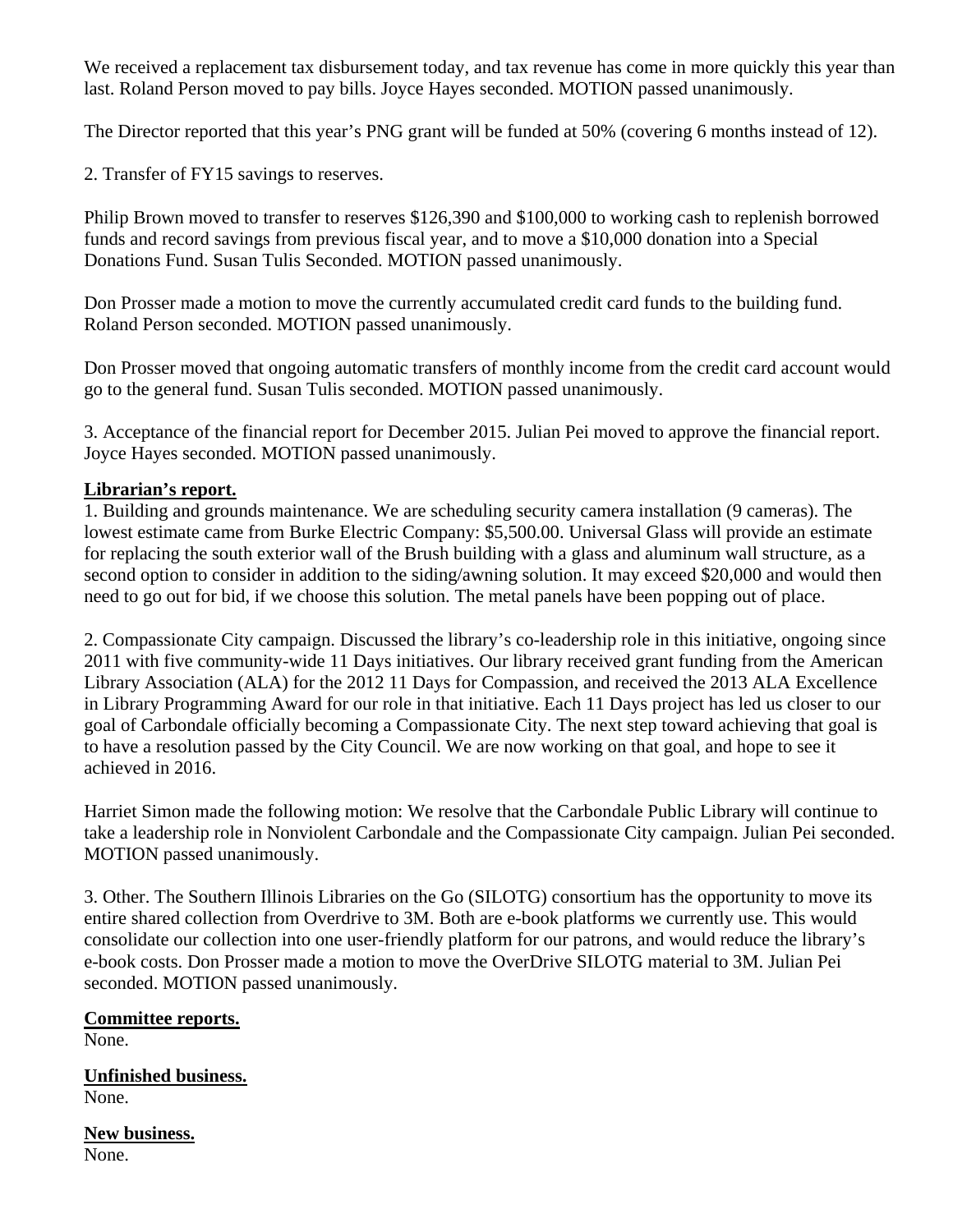# **Other.**

None.

**Adjournment.**  Adjourned at 5:20 p.m.

Next Board Meetings for 2016 (all in Public Library meeting room, 4:30 p.m., second Wednesday of each month): February 10; March 9; April 13, May 11; June 8; July 13; August 10; September 14; October 12; November 9; December 14.

# **Respectfully submitted:**

Joyce Hayes, Secretary **Prepared by:** Diana Brawley Sussman, Library Director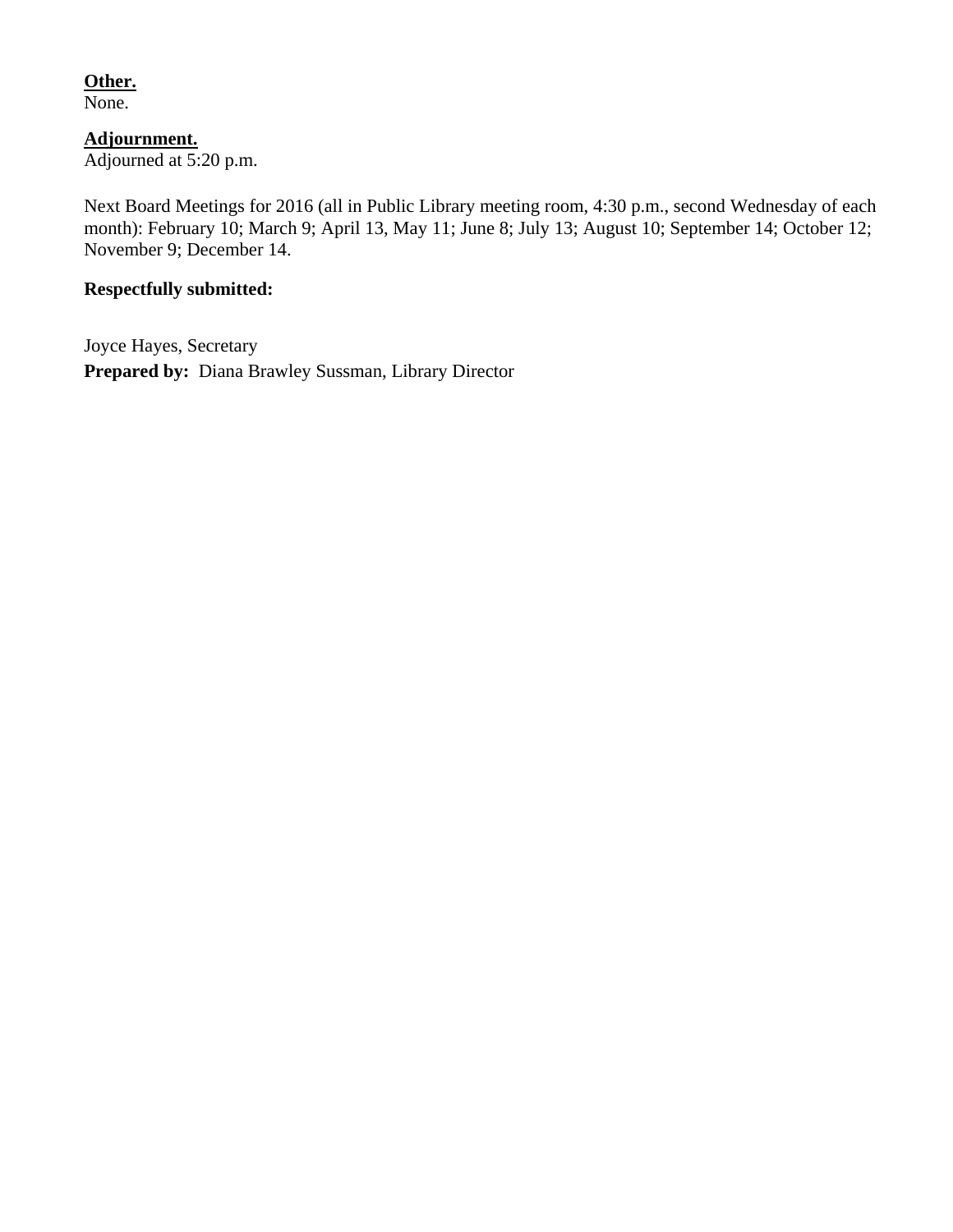

# **Carbondale Human Relations Commission**

 Minutes – January 11, 2016 Carbondale Civic Center ~ 5:00 p.m.

**Commissioners Present:** Joseph Brown, Diane Daugherty, Peg Falcone, Ted Gutierrez, Eric McMillan, Faith Miller, Karriem Shariati, Dora Weaver

**Commissioners Excused**: JoshuaKyle Brandon, Jerrold Hennrich

**Study Circle Staff Excused:** Sarah Heyer

**Guests Present:** Cathy Field, Scott Martin, SIUC Public Safety Director Ben Newman, Diana Brawley Sussman

**Staff Present**: Police Chief Jeff Grubbs, Mayor Mike Henry, Interim City Manager Gary Williams, Staff Intern Courtney Beverly, Commission Secretary Deborah McCoy

\_\_\_\_\_\_\_\_\_\_\_\_\_\_\_\_\_\_\_\_\_\_\_\_\_\_\_\_\_\_\_\_\_\_\_\_\_\_\_\_\_\_\_\_\_\_\_\_\_\_\_\_\_\_\_\_\_\_\_\_\_\_\_\_\_\_\_\_\_\_\_\_\_\_\_\_\_\_\_\_\_\_\_\_\_\_\_\_\_\_

# **CALL TO ORDER**

The meeting was called to order at 5:04 p.m. by Vice Chair Brown with roll call and introductions.

### **MINUTES**

Motion was made by Commissioner Falcone and seconded by Commissioner Daugherty to approve the minutes of the December 7, 2015 meeting with the following corrections: 1) Maurine Pyle was present and not Marlene Shepherd, 2) Announcements - Ivas John rather than Ivis John, 3) Public Comments should read: "Mr. Reed commented on the accident that occurred at Reed Station Road & Hwy 13," and the remainder of the text should be deleted. THE VOTE WAS A CONSENSUS.

### **ANNOUNCEMENTS**

| Sunday, January 17    | Annual Martin Luther King Celebration - Carbondale Civic Center,<br>$4:00$ p.m.                                   |
|-----------------------|-------------------------------------------------------------------------------------------------------------------|
| Monday, January 18    | Carbondale Branch NAACP Martin Luther King Breakfast - SIUC<br>Student Center, 8:00 a.m. breakfast, 9:00 program. |
| Wednesday, January 20 | Community Town Hall Meeting - Carbondale Civic Center, 6:00 p.m.                                                  |
| Saturday, January 23  | Annual Neighborhood Alliance Meeting - First Methodist Church,<br>$9:30$ a.m. $-12:00$ noon.                      |
| Monday, January 25    | Southern Illinois Veterans Coalition - 10289 Haven Road, Carbondale,<br>12:00-2:00 p.m. and $6:00-8:00$ p.m.      |
| Sunday, January 31    | Racial Taboo Film, Varsity Theater, 3:00 p.m.                                                                     |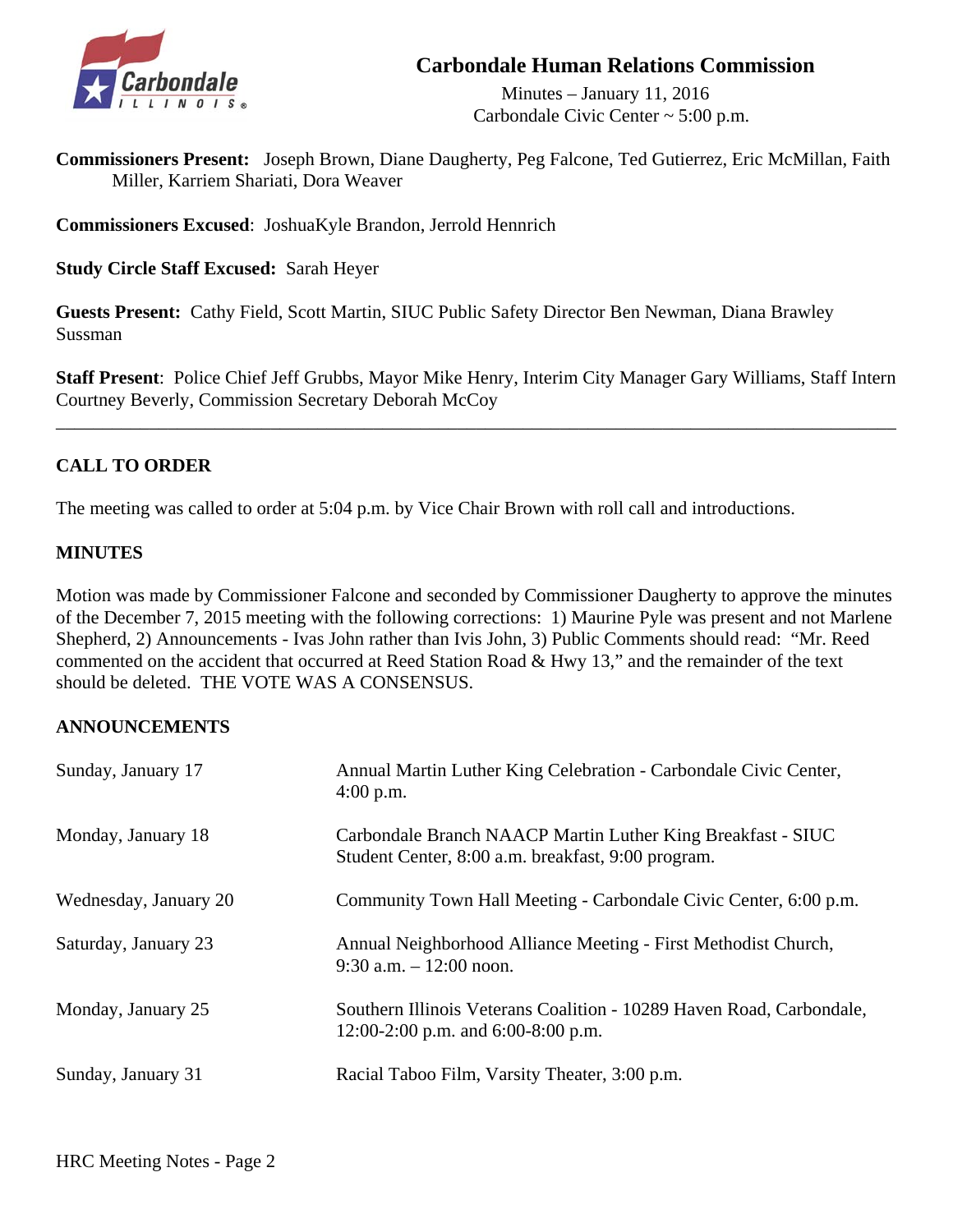# **COMMENTS**

Mayor Henry expressed his concern regarding the direction of the Human Relations Commission (HRC) and the focus on the Carbondale Police Department. There was discussion regarding the role of the HRC based on the duties and functions set forth in Chapter 14, Article I of the City Ordinance. Mayor Henry commented on the extreme lateness of the 2014 Annual Report, and indicated that reports could be submitted regardless of whether information was received from the Police Department. Mayor Henry stated that the minutes should contain the number of Commissioners voting on motions. Members of the Commission offered comments of clarification to some of the concerns expressed by the Mayor.

# **ISSUES**

# *Public Education/HRC Website*

Commissioner Shariati commented that the HRC brochure has been a valuable resource for outreach.

# *Public Forums/Events*

Commissioners were asked to direct comments or edits to the Community-Policing Forum summary to Commissioner Falcone. She will forward to the City's IT Department for posting on the website.

### *Annual Report*

The 2015 Report should be submitted to the City Council in March.

### *Racial Taboo*

Mr. Martin stated that Racial Taboo will be shown to an audience of 100-150 people on Sunday, January 31, 2016, Varsity Theater, 3:00 p.m. Following the film, the audience will break into small discussion groups. Motion was made by Commissioner McMillan and seconded by Commissioner Miller that HRC serve as a cosponsor of the Racial Taboo event. THE VOTE WAS A CONSENSUS.

# **Public Comments**

None

# **PROCESS ASSESSMENTS**

### *Neighborhood Action Group*

 Annual Neighborhood Alliance meeting will be held Saturday, January 23, 2015, First United Methodist Church, 9:30 a.m.

### *Non-Violent Carbondale Project*

 Ms. Sussman reported that the group is moving forward with efforts to become a compassionate city, and is waiting to appear before the City Council.